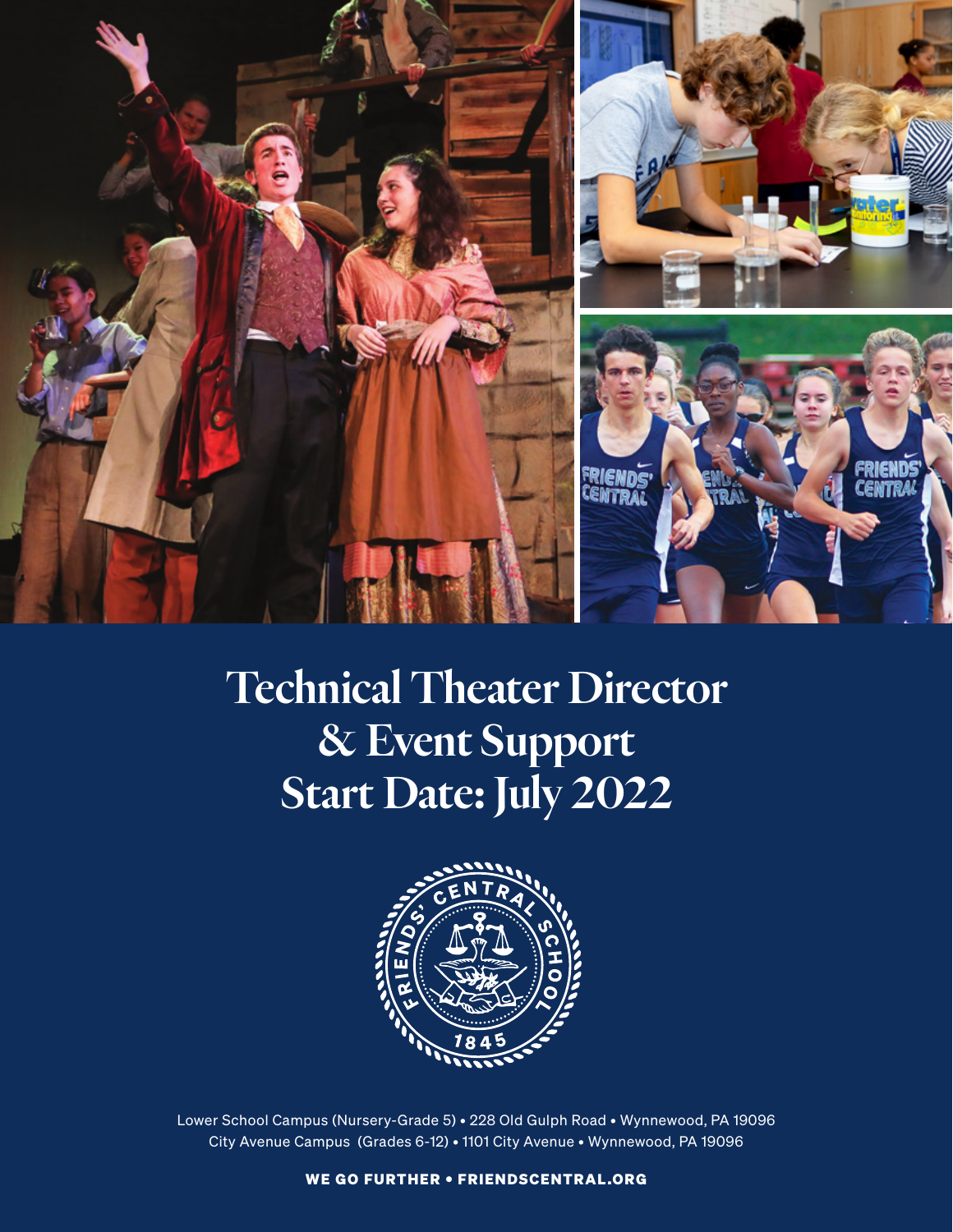### **Friends' Central School Overview**

Friends' Central School is an independent, coeducational Quaker day school founded in 1845 and serving approximately 775 students in Nursery through grade 12. Located in the Philadelphia suburbs, the School has two campuses. The Middle & Upper Schools are located just outside of West Philadelphia in Wynnewood, and the Lower School is on our Old Gulph Road campus in the heart of Wynnewood.

The exceptional faculty at Friends' Central offers a curriculum that cultivates the intellectual, spiritual, and ethical growth of our students. Our pedagogy is grounded in continuing revelation, reflection, integrity, and a willingness to accept responsibility. From Nursery to grade 12, our students participate in a process designed to foster creative, critical, and flexible thinking, along with compassion. As they transform from playful children to skilled, self-possessed teenagers, they are always intellectually curious and engaged thinkers. Friends' Central prepares graduates to succeed in college and in life.

## **Technical Theater Director & Event Support**

Friends' Central School seeks a full-time Technical Theater Director (TD). The TD works collaboratively with members of the performing arts program (music and drama, Middle and Upper School), Technology, Communications/Development, student clubs, College Counseling, and Physical Plant. The School performs five plays a year (two Middle School, two Upper School, one student-directed show), five concerts (two Middle School, three Upper School), and one Middle School talent show. This is a dynamic and engaging job with many opportunities for creativity and collaboration.

Additionally, the TD will provide technical support for drama showcases, recitals, student government events, assemblies, athletic department banquets, commencements, and all school-sponsored evening lectures and programming roughly 20 times/year. Outside users of the Meeting Room/Auditorium may require technical assistance at times as well.

Working hours for the position include mostly afternoons along with some evenings and weekends but are also irregular and, at times, extended. The TD is a member of the Art Department and reports to the Upper School Principal.

## **Responsibilities include:**

- Operate, maintain and safeguard the technical assets of the performing venues, including supervising the use of lighting, sound, computer, camera, and communication equipment
- Determine the necessary technical supports, such as lighting, sound, staging, recording, streaming, and special needs necessary for events and performances presented at the facilities in advance of production dates
- Design, set up, maintain, and operate lighting instruments and sound systems for theater productions, dance, music, speakers, and other productions and projects; assist guest speakers and performers with technical matters either in person or online
- Design and build sets in conjunction with a student stage crew; work with stage crew after school and on some weekends to execute set, lighting, and sound for each production; supervise stage management and maintain responsibility for safety and order of stage/backstage area and, at times, remote locations on the FCS campus
- Recruit, supervise, and train Middle and Upper School students in technical theater to support performances